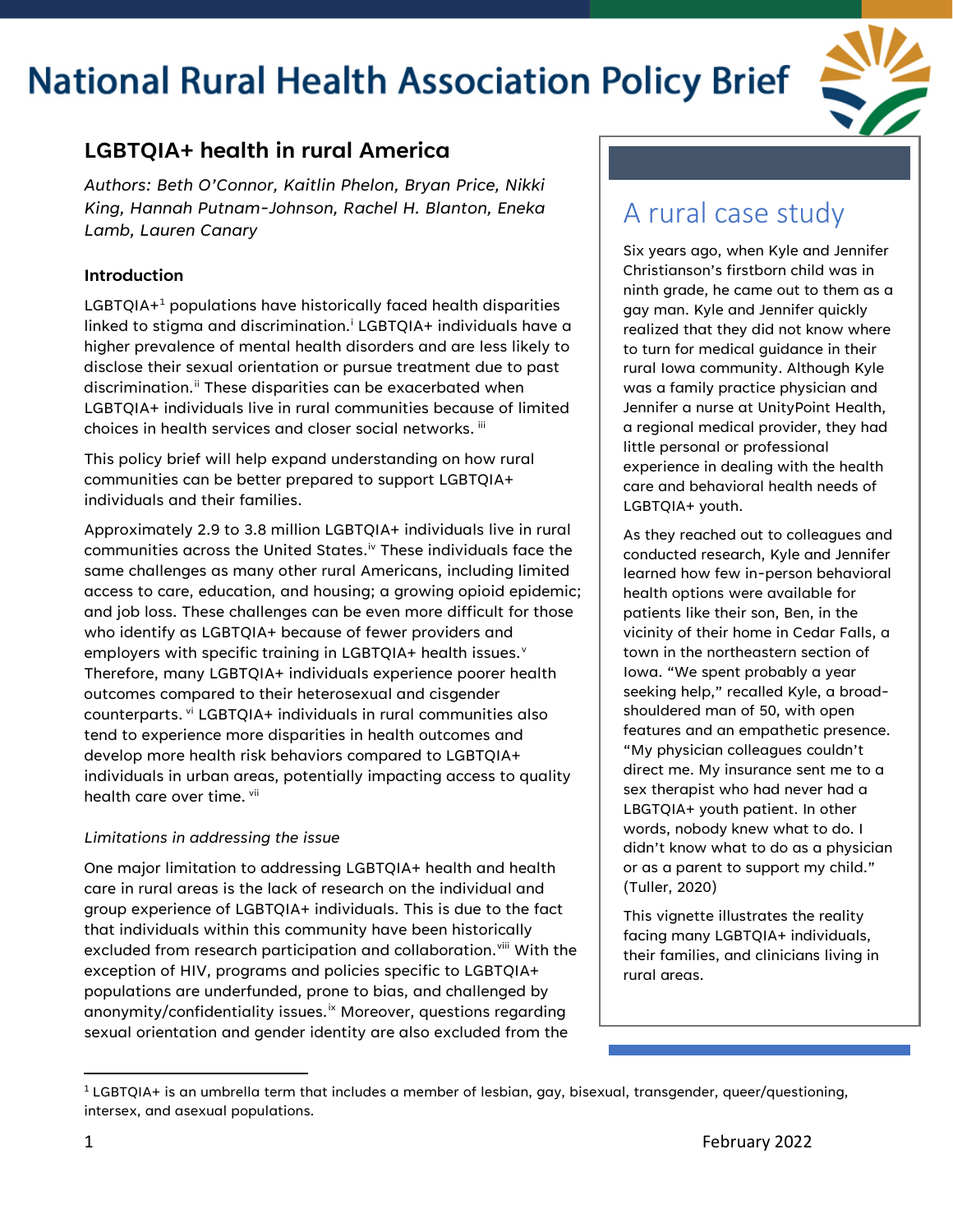

census, the leading source of information on the United States population. [x](#page-3-7) This results in limited information on core issues facing the LGBTQIA+ community and how to best address them.

Many health care providers do not routinely discuss sexual orientation or gender identity (SO/GI) with patients, and many health care facilities have not developed systems to collect structured SO/GI data from patients.<sup>xiv</sup> Without this information, LGBTQIA+ patients and their specific health care needs may not be identified and the health disparities they experience may not be addressed, resulting in important health care services not being delivered. Such services include appropriate preventive screenings, assessments of risk for sexually transmitted diseases and HIV, and effective interventions for behavioral health concerns that can be related to LGBTQIA+ experiences.<sup>xiv</sup>

#### **Policy considerations**

As previously noted, there are fewer health care providers and services in rural communities compared to urban and suburban areas. This results in less access to specialty and general care, as well as limited options when specific LGBTQIA+ services are not available. Programs must be designed to engage rural communities, promote unity, and enact beneficial change for the entire community. Among other challenges, rural LGBTQIA+ people are less likely to have explicit nondiscrimination protections and have fewer alternatives when facing discrimination. <sup>xiii</sup> Although LGBTQIA+ people in rural areas face many of the same challenges as their neighbors, they experience different consequences, and the many structural challenges of living in rural communities can often amplify LGBTQIA+ experiences of both acceptance and rejection.<sup>xiii</sup>

Health care facilities should develop systems to collect structured SO/GI data from all patients. Without this information, LGBTQIA+ patients and their specific health care needs may not be identified, targeted, and addressed. Similarly, without insights into social determinants, health professionals may be hampered from truly delivering quality care.<sup>xv</sup> Collecting SO/GI information from patients in health care settings and entering the data into electronic health records has been recommended by the Institute of Medicine, the Joint Commission, and other medical and policy experts as key steps to measuring and addressing multiple health disparities among LGBTQIA+ populations.<sup>[xi](#page-3-8) [xii](#page-3-9)</sup> Routine SO/GI data collection and reporting are considered critical not only for population health management but also for facilitating clinical decision support and promoting culturally affirming, patient-centered care. Adequate surveillance data on LGBTQIA+ health disparities are needed to guide health care efforts at organizational and national levels. For clinicians, knowing the SO/GI of patients helps tailor prevention and improve rapport, as long as clinicians also receive training in effective communication, SO/GI core concepts, and LGBTQIA+ health care best practices. xvi

Finally, general socioeconomic disparities intersect with LGBTQIA+ identity due to compounding experiences of discrimination. For example, people who identify as LGBTQIA+ are less likely to have employer-provided health insurance. $^{\mathrm{ziii}}$  The socioeconomic disparities within this community must be addressed to ensure all individuals regardless of financial status are able to reap the benefits of any health programs. This is especially important in rural communities that have seen limited Medicaid expansion.

#### *Call to action*

Health care workers in rural communities have the unique opportunity to promote diversity, inclusion, equity, and cultural competence within the greater community. This can be done by providing support to the LGBTQIA+ community through the promotion of an inclusive and affirming health care setting with education and resources regarding LGBTQIA+ health that are easily accessible to all. This will help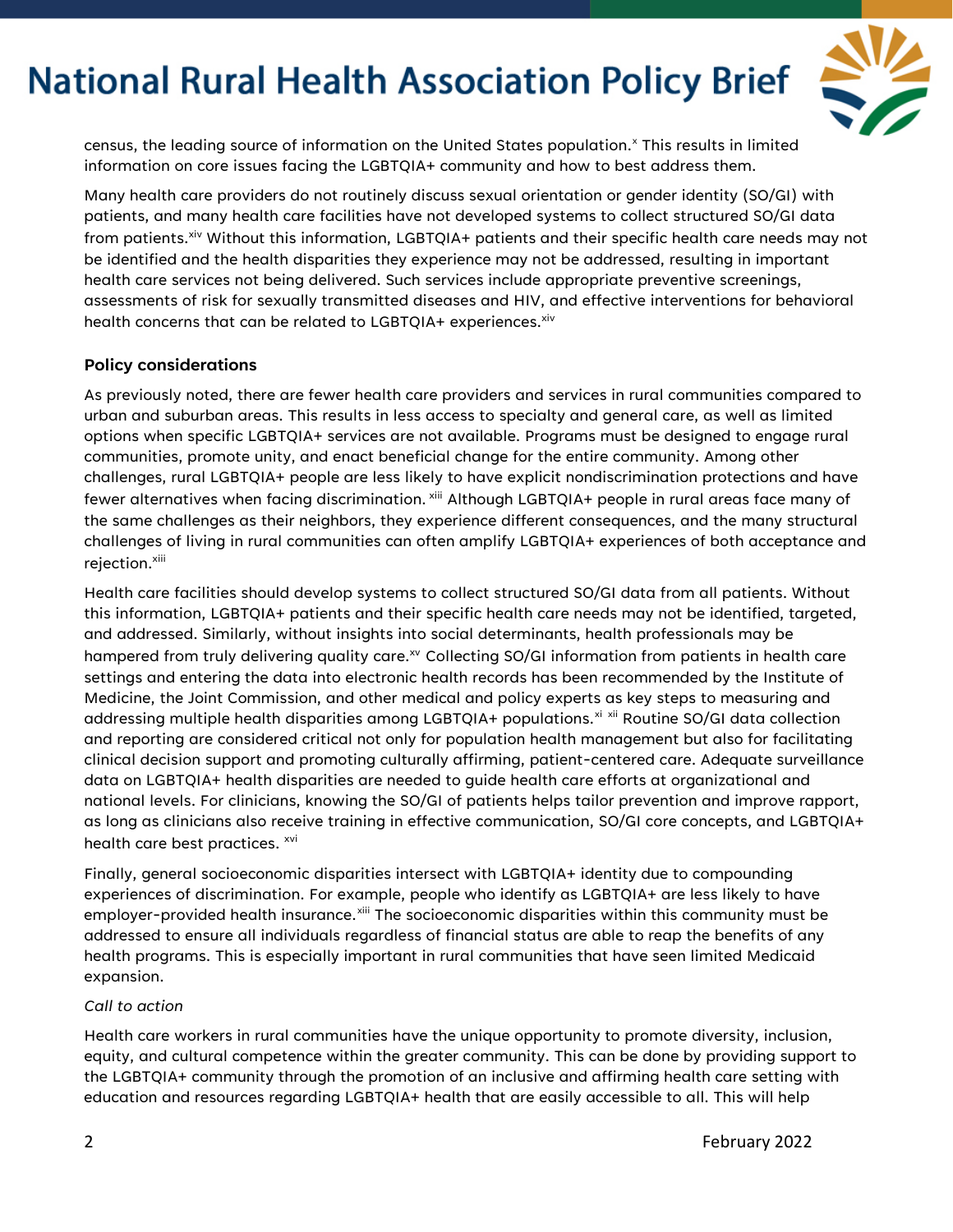

improve community health overall as well as cultural values and norms regarding LGBTQIA+ individuals. Rural stakeholders need to explore how to leverage rural culture as a positive aspect to support affirming rural environments.<sup>[xiv](#page-3-11)</sup>

It is also important to consider intersectional identities among LGBTQIA+ individuals and the increased barriers they may face. For example, those who are transgender may face additional discrimination due to their gender identity compared to their fellow cisgender community members, who may face discrimination regarding their sexual orientation. Members of the LGBTQIA+ community who are also persons of color may also face additional discrimination based on their race, ethnicity, or immigration status, which is only compounded by the bias they may face based on their sexual orientation, gender identity, or gender expression. [xv](#page-3-12)

#### **Policy recommendations**

Rural health care organizations have the opportunity to take a leadership role in addressing communitylevel disparities in LGBTQIA+ care. Recommended policy actions include:

- Provide federal grant funding for educational programs designed to train health care workers in rural communities on how to address LGBTQIA+ health inequities and offer workers support to complete those programs (e.g. time off, CEUs, cultural competence training) similar to existing cultural competency programs.
- Create inclusive medical and behavioral health guidelines and recommendations in promoting and including pronoun usage in rural health care settings or modifying health information technology and electronic medical records to include pronouns and gender identities. Guidelines should follow recommendations made by the Centers for Disease Control and the American Hospital Association.
- Enhance and establish policies to create more protections for LGBTQIA+ individuals seeking health care in rural areas.
- Begin collecting information and research specifically on LGBTQIA+ individuals within rural communities regarding health care challenges and how it may affect overall health and outcomes.

#### **Conclusion**

LGBTQIA+ individuals face the same challenges as many other rural Americans, but these disparities can be exacerbated when LGBTQIA+ individuals live in rural communities because of limited choices in health services and closer social networks. Concerted efforts need to occur in rural areas around health care workforce education, inclusive systems of care, policies that address discrimination, and targeted data collection efforts.

<span id="page-2-0"></span><sup>i</sup> US Department of Health and Human Services Office of Disease Prevention and Health Promotion. (2022). Lesbian, Gay, Bisexual, and Transgender Health. [https://www.healthypeople.gov/2020/topics-objectives/topic/lesbian-gay](https://www.healthypeople.gov/2020/topics-objectives/topic/lesbian-gay-bisexual-and-transgender-health)[bisexual-and-transgender-health](https://www.healthypeople.gov/2020/topics-objectives/topic/lesbian-gay-bisexual-and-transgender-health) 

<span id="page-2-1"></span>ii Whitehead, J., Shaver, J., & Stephenson, R. (2016). Outness, stigma, and primary health care utilization among rural LGBT populations. PLOS ONE, 11(1).<https://doi.org/10.1371/journal.pone.0146139>